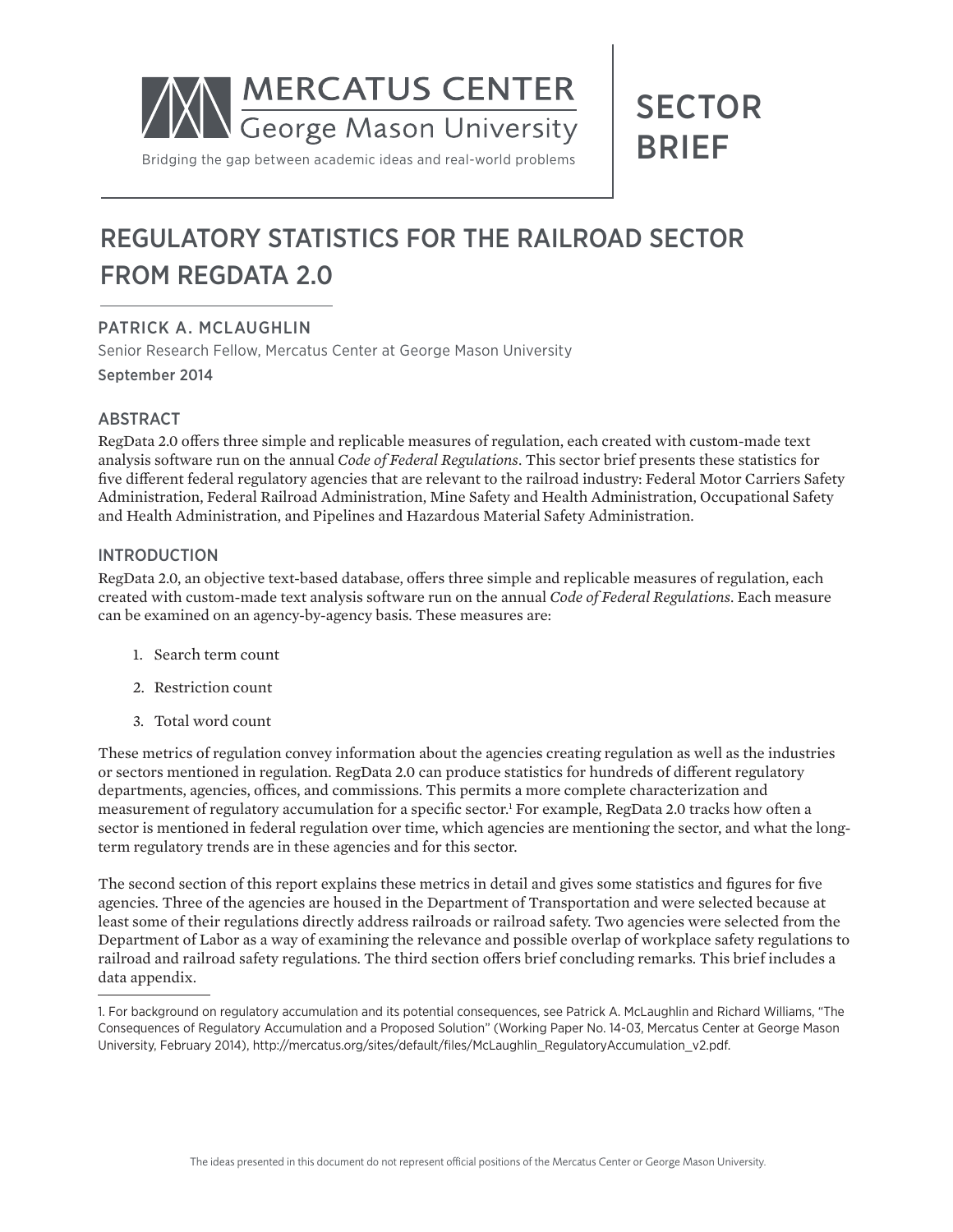# REGDATA METRICS IN DETAIL FOR A SAMPLE OF RAILROAD-RELEVANT AGENCIES

For this report, we have limited our analysis to a sample of five agencies that were determined as likely to be important to the railroad industry. Three of the agencies were selected from the Department of Transportation as agencies likely to promulgate regulations that directly address railroads or railroad safety. The other two agencies were selected from the Department of Labor as agencies whose regulations may be directly or indirectly affecting the railroad sector. However, RegData 2.0 could be used to produce statistics similar to those presented here for other agencies within or external to these departments. The RegData metrics of regulation for these agencies and the railroad transportation sector are explained in detail below.

#### Search Term Count

Agency-specific search term counts are available for most industries or sectors in the United States economy. This measure of regulation is created by searching the regulatory text published in the *Code of Federal Regulations* by each agency for certain terms that are related to specific industries. These search terms are created following an algorithm that generates permutations of the original sector description given by the North American Industry Classification System (NAICS). This algorithm is explained in detail in appendix A of the RegData working paper.<sup>2</sup> For this report, the search terms are limited to those that are related to rail transportation (NAICS code 482). This is a limited set of search terms consisting of: "rail transportation," "rail transporter," "rail transporters," "transportation," and "rail." The final result—the variable "search term count" contains the total number of times these terms were found in the relevant text.<sup>3</sup>

When applied to specific agencies, search term count measures how often an agency uses these sector or industry-specific search terms each year. The user can compare the relevance of different agencies to an industry by comparing search term counts. In general, the more search terms for a specific industry or sector are found in an agency's text, the more relevant that agency's text to that industry or sector.

Furthermore, changes in search term counts over time likely indicate changes in the relevance of the agency's text to the industry or sector. Thus, if an agency's search term count for the rail transportation sector is increasing over time, then it is likely that an increasing amount of that agency's text is relevant to the rail transportation sector. Note that simply finding a search term may not indicate that the industry was restricted in some cases because search terms could be used in exemption clauses or as information only.

Figure 1 below shows the total number of times railroad search terms were found in each year from 1997 to 2012 in the regulatory text of the five agencies studied in this report (Federal Motor Carriers Safety Administration [FMCSA], Federal Railroad Administration [FRA], Mine Safety and Health Administration [MSHA], Occupational Safety and Health Administration [OSHA], and Pipelines and Hazardous Material Safety Administration [PHMSA]4 ). The data plotted in figure 1 is the aggregate search term count for all five of these agencies.

As figure 1 shows, railroad search terms were found 3,644 times in these five agencies' regulations in 1997. In 2012, the same search terms were found 5,319 times—a 46 percent increase. By way of comparison, all other agencies (that is, all federal agencies except the five shown in figure 1) mentioned railroad search terms 18,128 times in 1997 and 20,586 times in 2012—an increase of 14 percent.

<sup>2.</sup> Omar Al-Ubaydli and Patrick A. McLaughlin, "RegData: A Numerical Database on Industry-Specific Regulations for All US Industries and Federal Regulations, 1997–2012" (Working Paper No. 12-20, Mercatus Center at George Mason University, Arlington, VA, September 2014), http://ssrn.com/abstract=2099814.

<sup>3.</sup> Users of RegData can download the entire database from the website (http://regdata.org) and choose to include or exclude different search terms, if desired.

<sup>4.</sup> The data series for PHMSA includes data from its predecessor, Research and Special Programs Administration, for years 1997 to 2004.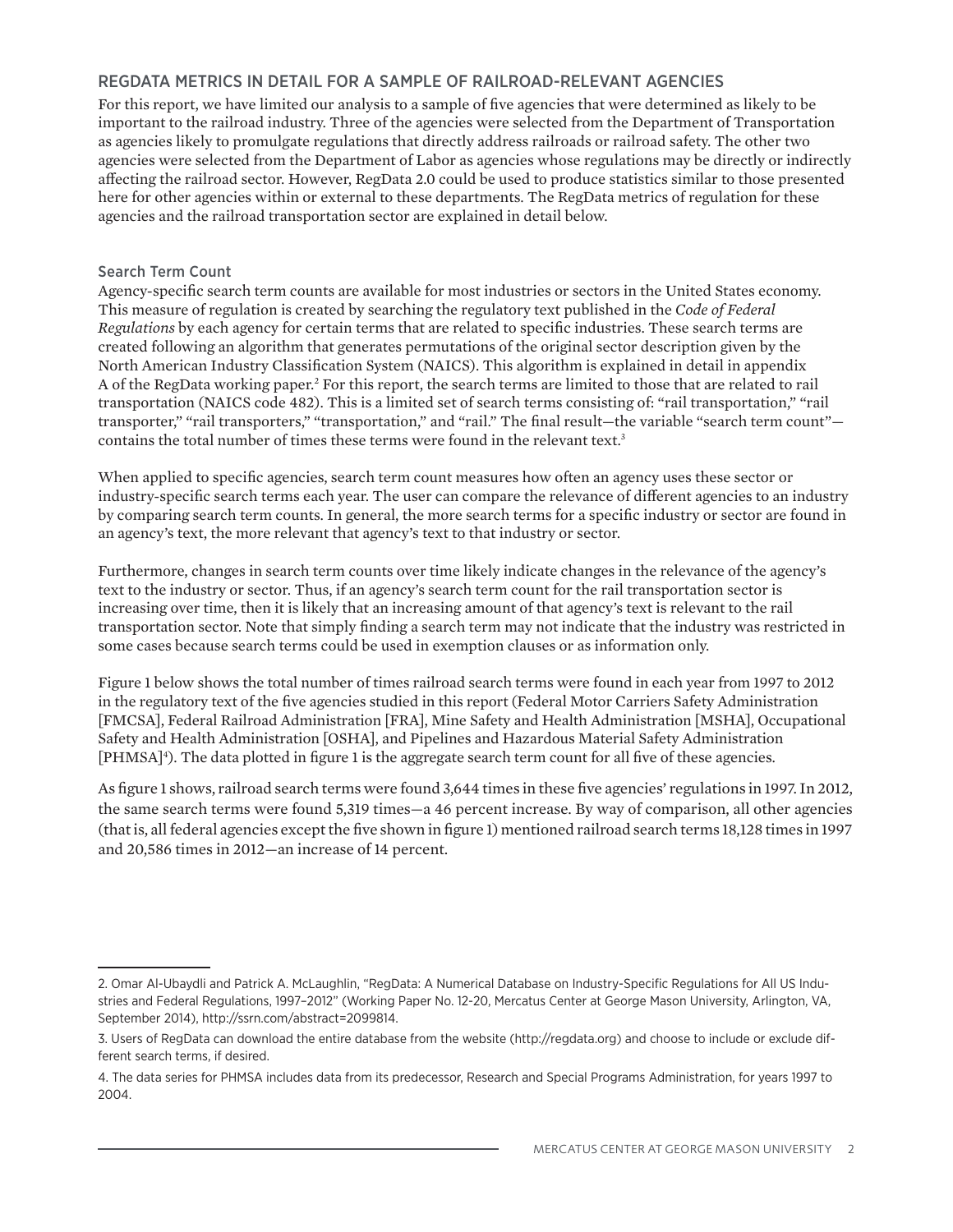

Figure 1. Railroad sector search term count, summed across all five agencies.

Figure 2. Railroad sector search term count, by agency.

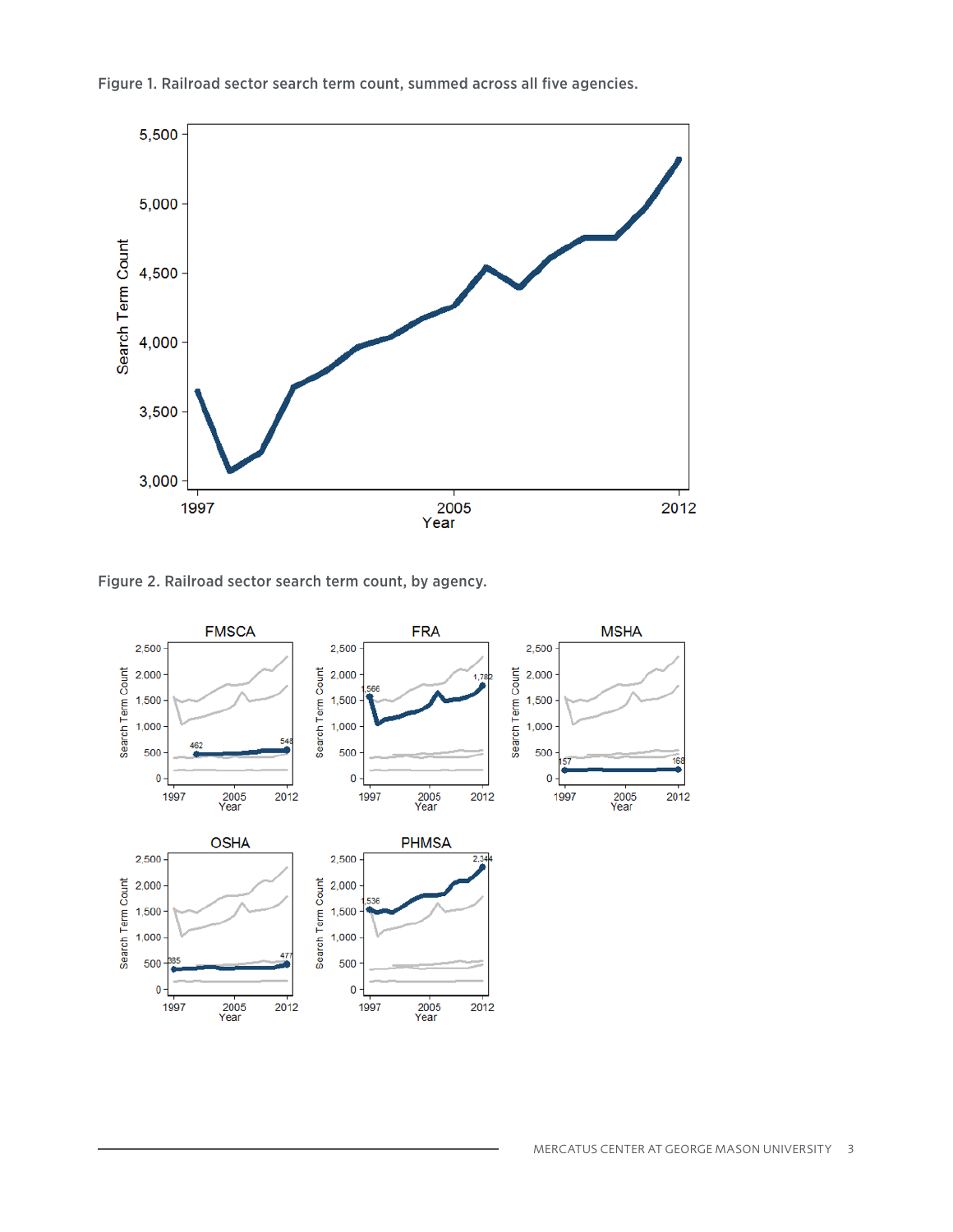



Figure 4. Total word count, by agency.

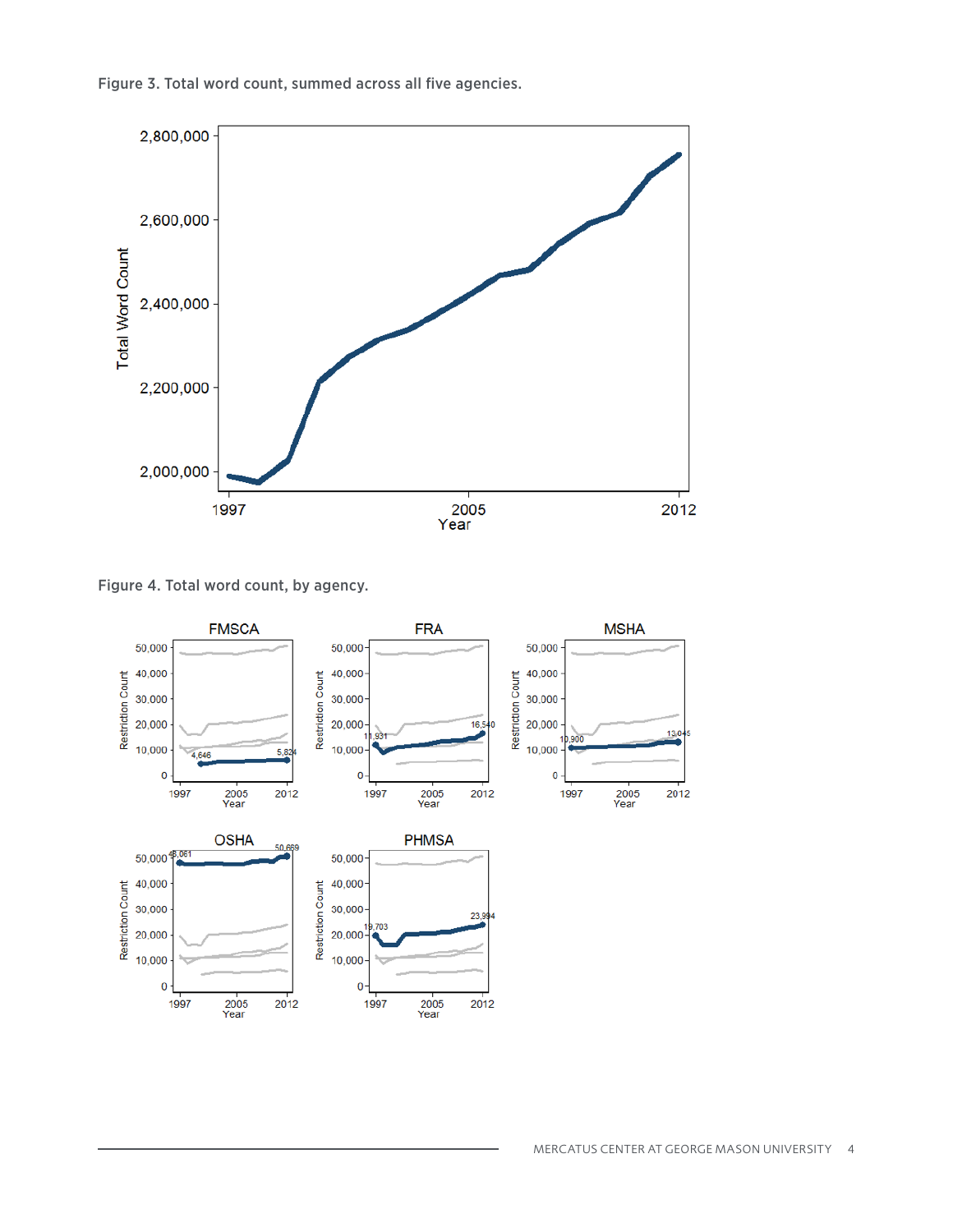Figure 2 displays search term counts for each of the five regulatory agencies examined here: Federal Motor Carriers Safety Administration (FMCSA), Federal Railroad Administration (FRA), Mine Safety and Health Administration (MSHA), Occupational Safety and Health Administration (OSHA), and Pipelines and Hazardous Material Safety Administration (PHMSA).5

Figure 2 shows the relative importance of PHMSA and FRA to railroads, compared to OSHA, MSHA, and FMCSA. It is perhaps surprising to see PHMSA mention railroad search terms more often FRA itself. On the other hand, hazardous materials are often transported via rail.

#### Total Word Count

Agency-specific word counts tally all the words published in the *Code of Federal Regulations* by the relevant agency.

Total word count is simply a broad measure of the overall size and scope of an agency's regulations overall. Figure 3 displays the total word count aggregated across all five agencies.

Figure 4 breaks the word count series apart by agency, showing that OSHA consistently has the largest word count of the five agencies considered here.

However, the growth of total word counts over this time period does differ substantially across the five agencies, as shown below in table 1.

| Agency       | Percent growth of<br>total word count |
|--------------|---------------------------------------|
| <b>FMCSA</b> | 41%                                   |
| FRA          | 103                                   |
| MSHA         | 11                                    |
| OSHA         | 12                                    |
| PHMSA        | 27                                    |
|              |                                       |

Table 1. Percent growth of total word count relative to 1997.

Table 1 gives the growth, in percentage terms, of total word count for each agency from 1997 to 2012, with the exception of FMCSA. FMCSA growth was calculated relative to the year 2000—its first year as an agency—rather than 1997. Among these agencies, FRA stands out because it grew by 103 percent while all the others grew by 41 percent or less.

# Restriction Count

Agency-specific restriction counts are similarly available on a sector or an industry-specific basis. Restriction counts are designed to measure the restrictiveness of the text surrounding the mention of a specific industry. Restriction counts are created by searching for the following specific text strings: "shall," "must," "may not," "prohibited," and "required." Restrictions are tallied whenever they occur within the same *Code of Federal Regulations* part as one or more of the industry search terms. Thus, for this report, any restrictions that occur in *Code of Federal Regulations* parts that do not mention any rail transportation-related search terms are excluded from the restriction count. Generally speaking, a higher restriction count for a given section of regulatory text indicates a higher number of legally binding obligations created by that text.

<sup>5.</sup> The data series for PHMSA includes data from its predecessor, Research and Special Programs Administration, for years 1997 to 2004.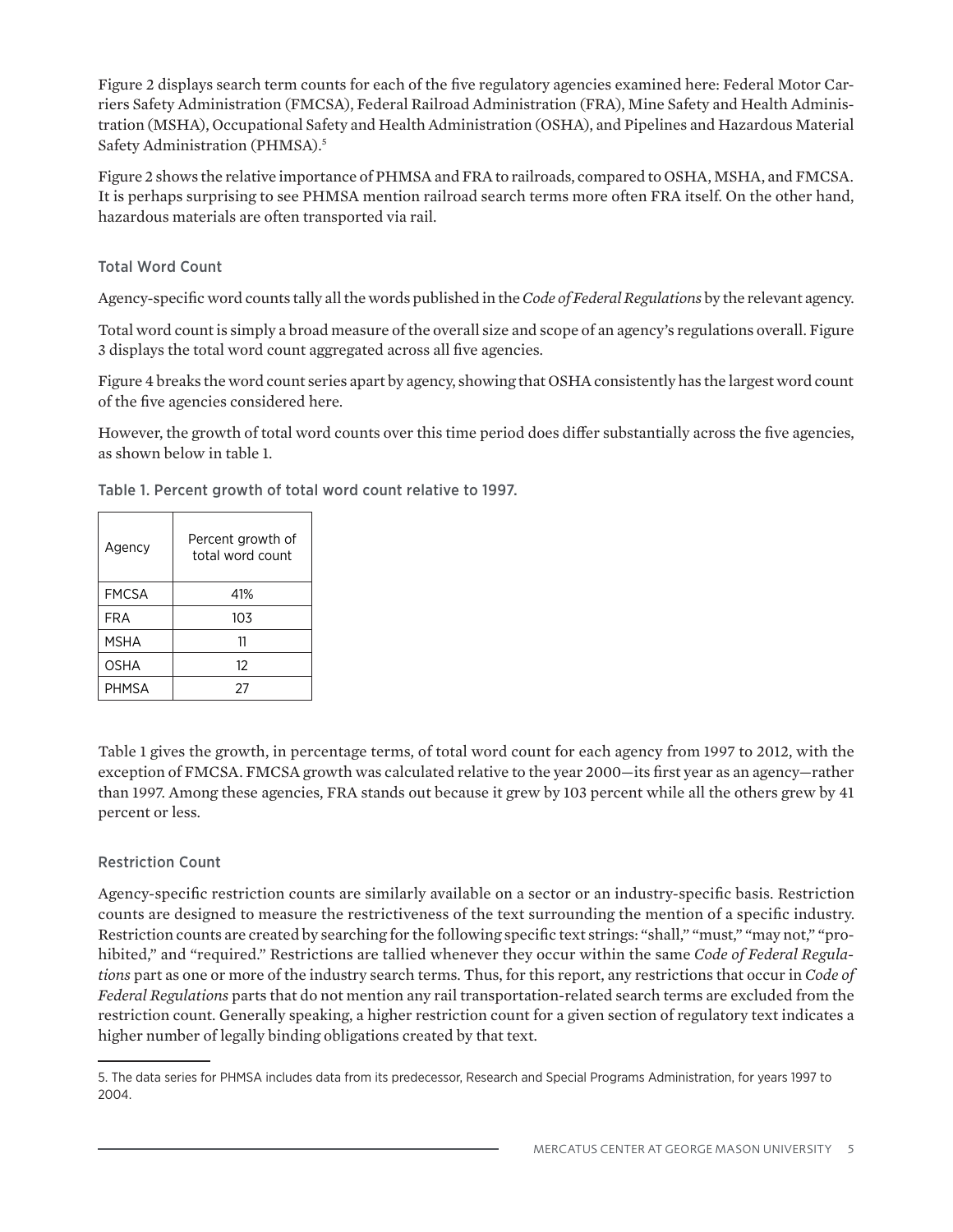Figure 5 below gives the restriction count aggregated across all five agencies.



Figure 5. Restriction count, summed across all five agencies.

Figure 6. Restriction count by agency.

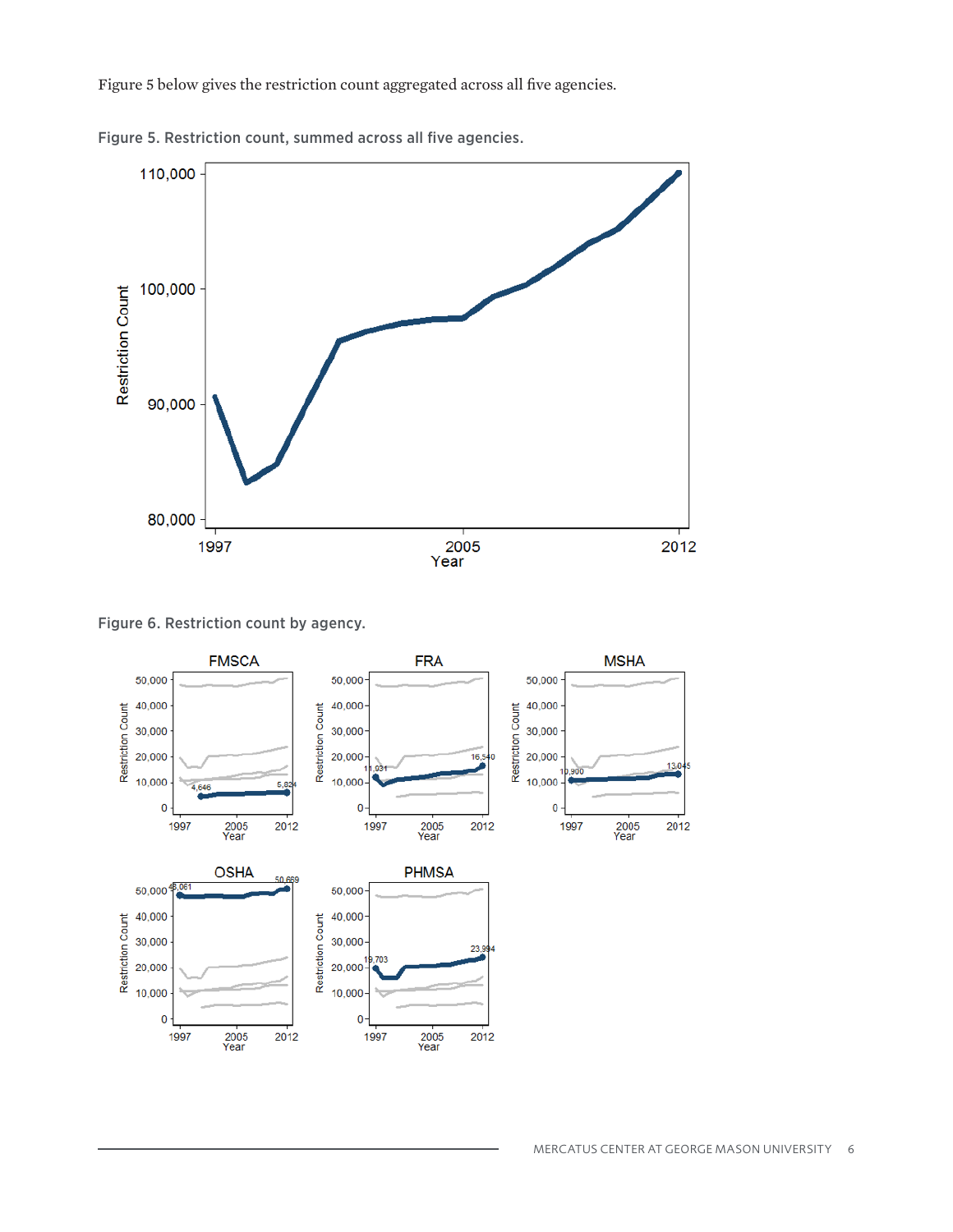Figure 6, above, shows the growth paths of restriction counts for each agency and for the aggregated set of all five agencies. Generally speaking, restriction counts have been growing more slowly than total word counts, although this does not hold for all agencies.

Table 2. Percent growth of restriction count relative to 1997.

| Agency       | Percent growth in<br>restriction count,<br>1997 to 2012 |
|--------------|---------------------------------------------------------|
| <b>FMCSA</b> | 26%                                                     |
| FRA          | 39                                                      |
| MSHA         | 20                                                      |
| <b>OSHA</b>  | 5                                                       |
| PHMSA        | 22                                                      |

As table 2 above shows, the percentage growth of restriction counts since 1997 for each of these agencies is positive, as it was for total word count (table 1). Although the direction of change is the same for both measures, the magnitudes of growth of restriction counts is smaller than those of total word counts for four of the five agencies, with MSHA being the exception. When total word count grows faster than restriction count, it is likely that the regulatory text being measured contains more information per restriction. This information could include design parameters or exemptions. Of course, it is also possible that the text contains binding legal obligations other than those indicated by the words "shall," "must," "may not," "prohibited," and "required."

### **CONCLUSION**

The quantification of regulation creates an opportunity to observe and understand long-term regulatory trends, their causes, and their effects. RegData 2.0 permits the analysis of regulatory trends for specific agencies and the sector or industries they regulate. This paper shows one example of an application of RegData 2.0 to the railroad sector and five agencies that were selected because of their likely importance to that sector.

Broadly speaking, the trends shown for these five agencies match the previously observed phenomenon of regulatory accumulation—that is, the tendency for regulations to build up over time as policymakers react to exigencies of the day.6 Economists Michael Mandel and Diana Carew explain the phenomenon well: "The political system, understandably, reacts to major events—new technologies, corporate accounting scandals, environmental discoveries, or reports of tainted food or faulty products."7 When regulations are created in reaction to major events, "new rules are [placed] on top of existing reporting, accounting, and underwriting requirements. . . . For each new regulation added to the existing pile, there is a greater possibility for interaction, for inefficient company resource allocation, and for reduced ability to invest in innovation. The negative effect on US industry of regulatory accumulation actually compounds on itself for every additional regulation added to the pile."<sup>8</sup> By showing regulatory trends for a single industry across a number of regulators, RegData 2.0 serves to focus regulators and policymakers on areas where such negative interactions may occur.

<sup>6.</sup> McLaughlin and Williams, "Consequences of Regulatory Accumulation."

<sup>7.</sup> Michael Mandel and Diana G. Carew, "Regulatory Improvement Commission: A Politically Viable Approach to U.S. Regulatory Reform" (Policy Memo, Progressive Policy Institute, Washington, DC, May 2013), 3–4, http://www.progressivepolicy.org/2013/05 /regulatory-improvement-commission-a-politically-viable-approach-to-u-s-regulatory-reform/.

<sup>8.</sup> Ibid.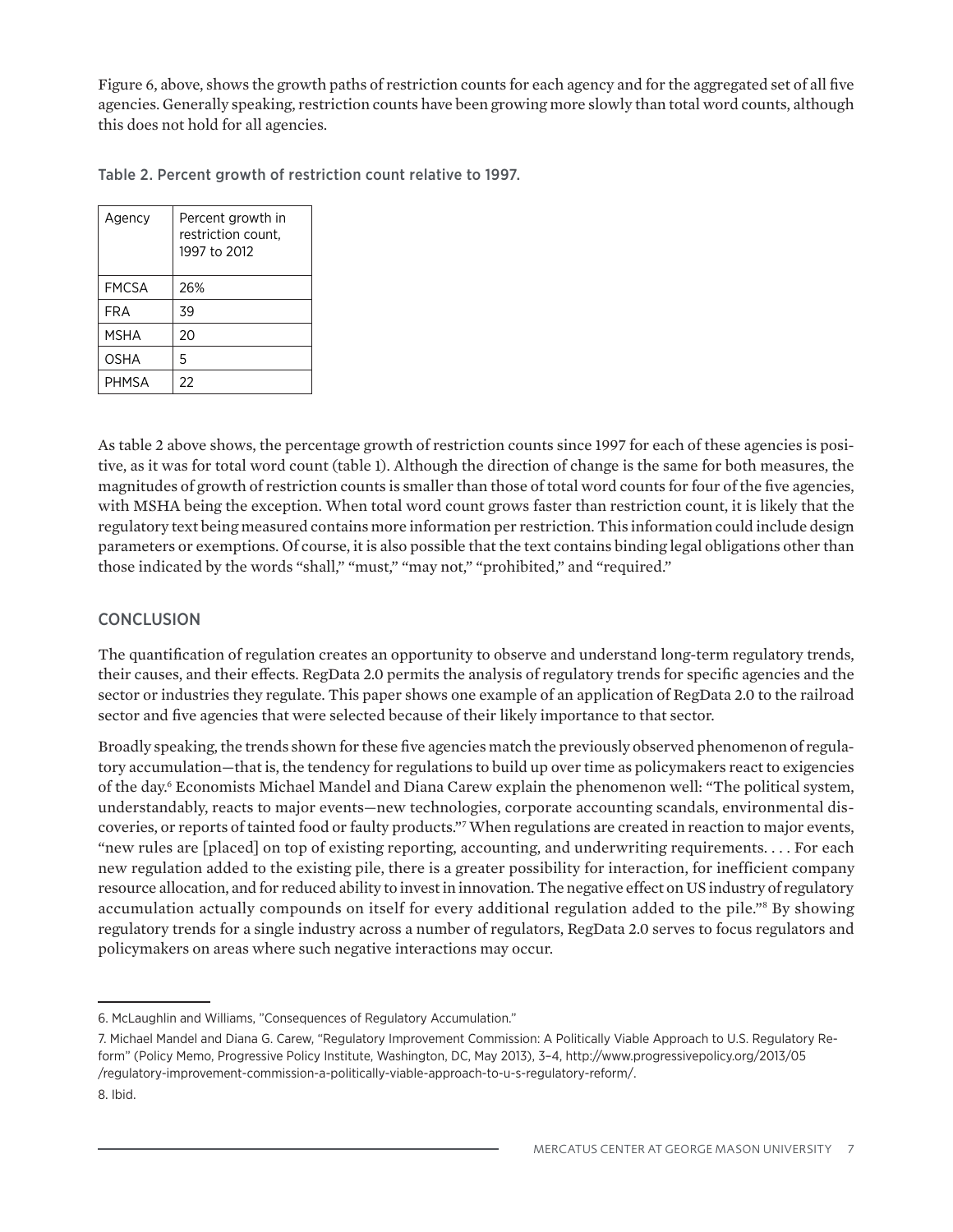The tables included in this appendix give all data for the measures of regulation discussed above for the rail transportation sector for five specific agencies: OSHA, MSHA, PHMSA, FRA, and FMSCA. Another table, at the end, gives the summation across all five of these agencies.

| Year | Search Term Count | <b>Restriction Count</b> | <b>Total Word Count</b> |
|------|-------------------|--------------------------|-------------------------|
| 1997 | 385               | 48,061                   | 975,387                 |
| 1998 | 400               | 47,441                   | 954,059                 |
| 1999 | 395               | 47,501                   | 960,625                 |
| 2000 | 402               | 47,511                   | 963,188                 |
| 2001 | 426               | 48,030                   | 987,902                 |
| 2002 | 433               | 47,843                   | 987,992                 |
| 2003 | 402               | 47,812                   | 987,259                 |
| 2004 | 397               | 47,662                   | 989,144                 |
| 2005 | 415               | 47,385                   | 993,311                 |
| 2006 | 408               | 47,937                   | 1,006,615               |
| 2007 | 406               | 48,535                   | 1,015,175               |
| 2008 | 405               | 49,021                   | 1,044,136               |
| 2009 | 410               | 49,239                   | 1,048,553               |
| 2010 | 411               | 48,763                   | 1,026,407               |
| 2011 | 452               | 50,246                   | 1,082,360               |
| 2012 | 477               | 50,669                   | 1,091,018               |

Table A.1. Regulation of rail transportation by the Occupational Safety and Health Administration.

|  |  |  | Table A.2. Regulation of rail transportation by the Mine Safety and Health Administration. |
|--|--|--|--------------------------------------------------------------------------------------------|
|--|--|--|--------------------------------------------------------------------------------------------|

| Year | Search Term Count | <b>Restriction Count</b> | <b>Total Word Count</b> |
|------|-------------------|--------------------------|-------------------------|
| 1997 | 157               | 10,900                   | 311,239                 |
| 1998 | 163               | 10,900                   | 311,548                 |
| 1999 | 159               | 10,926                   | 308,646                 |
| 2000 | 164               | 10,982                   | 307,334                 |
| 2001 | 160               | 11,070                   | 310,150                 |
| 2002 | 160               | 11,226                   | 312,817                 |
| 2003 | 158               | 11,265                   | 315,834                 |
| 2004 | 155               | 11,465                   | 321,664                 |
| 2005 | 159               | 11,461                   | 321,381                 |
| 2006 | 158               | 11,586                   | 324,470                 |
| 2007 | 162               | 11,732                   | 326,825                 |
| 2008 | 157               | 11,841                   | 330,786                 |
| 2009 | 166               | 12,907                   | 340,709                 |
| 2010 | 166               | 13,163                   | 348,317                 |
| 2011 | 168               | 13,159                   | 348,284                 |
| 2012 | 168               | 13,045                   | 346,024                 |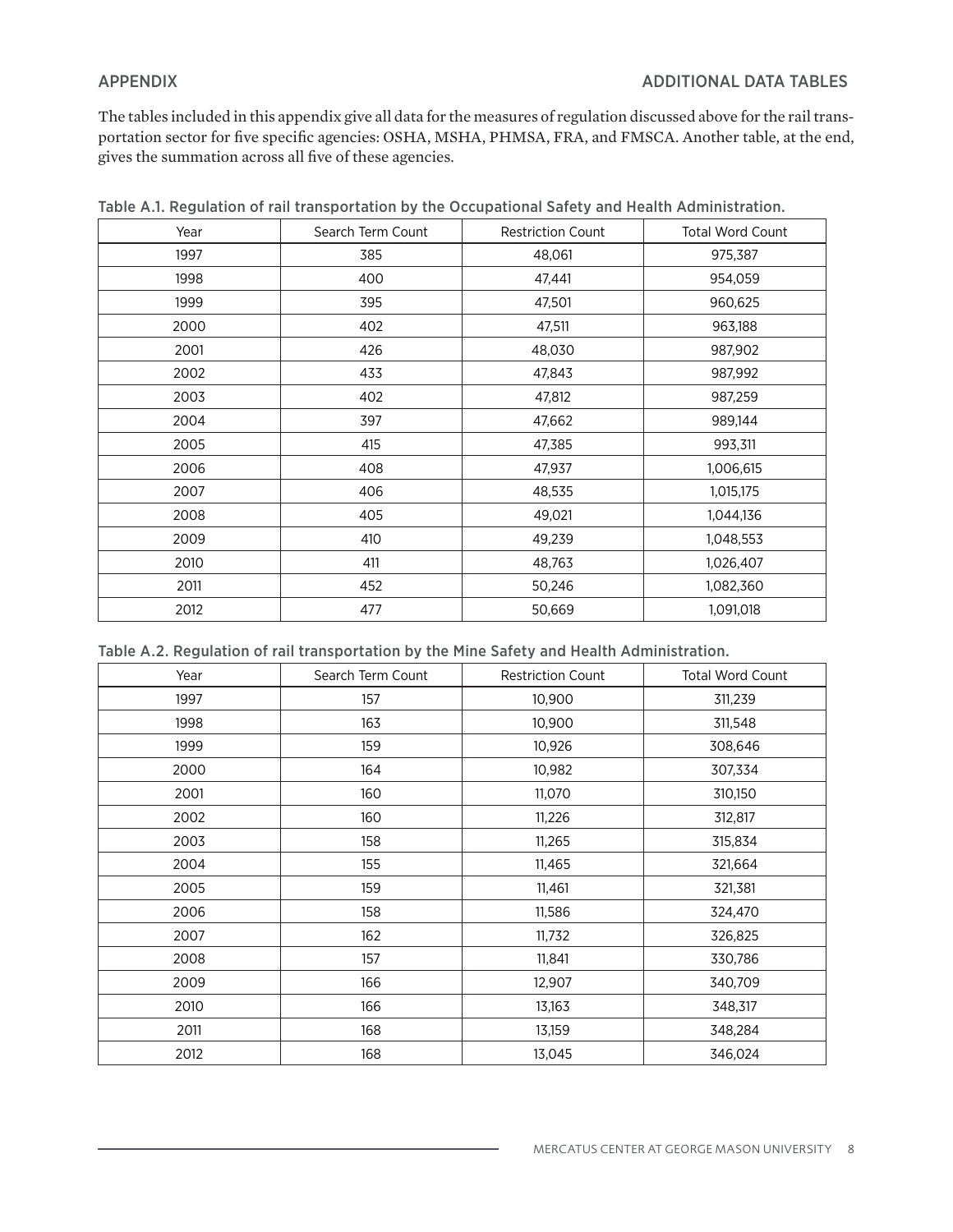| Year | Search Term Count | <b>Restriction Count</b> | <b>Total Word Count</b> |
|------|-------------------|--------------------------|-------------------------|
| 1997 | 1,536             | 19,703                   | 473,226                 |
| 1998 | 1,472             | 15,971                   | 473,226                 |
| 1999 | 1,513             | 16,217                   | 482,290                 |
| 2000 | 1,480             | 15,984                   | 472,614                 |
| 2001 | 1,556             | 20,159                   | 491,904                 |
| 2002 | 1,664             | 20,225                   | 501,915                 |
| 2003 | 1,744             | 20,591                   | 512,892                 |
| 2004 | 1,802             | 20,613                   | 525,683                 |
| 2005 | 1,791             | 20,465                   | 533,839                 |
| 2006 | 1,810             | 21,038                   | 540,347                 |
| 2007 | 1,833             | 20,967                   | 541,780                 |
| 2008 | 2,022             | 21,652                   | 559,429                 |
| 2009 | 2,097             | 22,122                   | 569,647                 |
| 2010 | 2,074             | 22,708                   | 584,375                 |
| 2011 | 2,200             | 23,179                   | 597,187                 |
| 2012 | 2,344             | 23,994                   | 601,663                 |

Table A.3. Regulation of rail transportation by the Pipeline and Hazardous Materials Safety Administration (before 2005, Research and Special Programs Administration).

Table A.4. Regulation of rail transportation by the Federal Railroad Administration.

| Year | Search Term Count | <b>Restriction Count</b> | <b>Total Word Count</b> |
|------|-------------------|--------------------------|-------------------------|
| 1997 | 1,566             | 11,931                   | 230,445                 |
| 1998 | 1,031             | 8,817                    | 235,801                 |
| 1999 | 1,141             | 10,158                   | 275,821                 |
| 2000 | 1,166             | 11,107                   | 294,525                 |
| 2001 | 1,190             | 11,409                   | 305,867                 |
| 2002 | 1,246             | 11,695                   | 316,908                 |
| 2003 | 1,270             | 11,911                   | 324,205                 |
| 2004 | 1,333             | 12,099                   | 333,763                 |
| 2005 | 1,418             | 12,857                   | 357,244                 |
| 2006 | 1,672             | 13,287                   | 378,520                 |
| 2007 | 1,484             | 13,477                   | 376,609                 |
| 2008 | 1,511             | 13,857                   | 388,194                 |
| 2009 | 1,534             | 13,740                   | 400,758                 |
| 2010 | 1,571             | 14,602                   | 419,594                 |
| 2011 | 1,637             | 14,846                   | 429,712                 |
| 2012 | 1,782             | 16,540                   | 468,101                 |